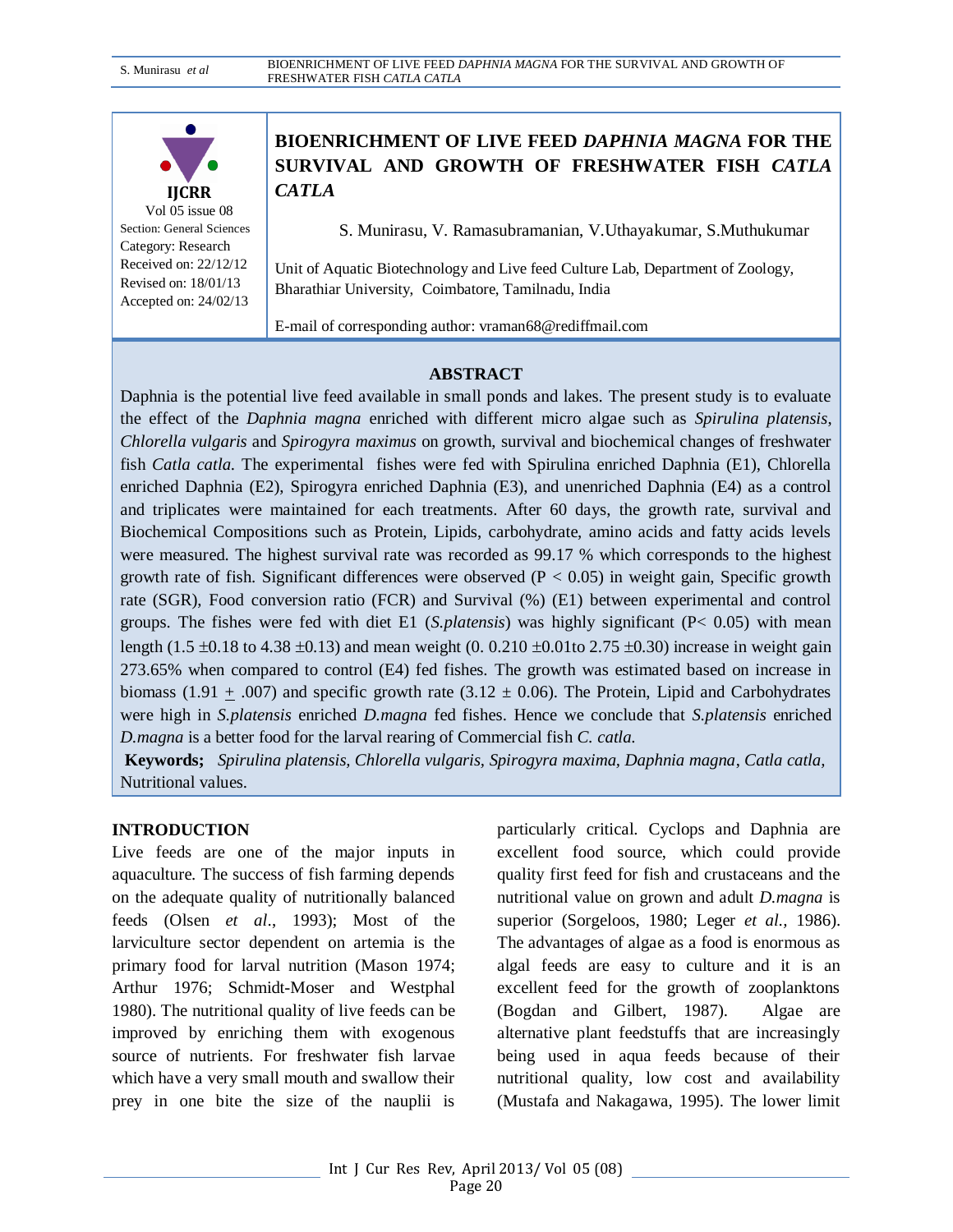of the light intensity for the light type was about 1500 lux and the higher limit for the dim light type was about 1000 lux, although both limit intensities shifted to some extent depending on the freshwater macro algae biochemical investigations show Spirogyra to be rich in nutritive value (Venkataraman, Nigam and Ramanatham, 1980). Freshwater fish larvae, which is unable to synthesize essential amino acid DHA and EPA from the shorter PUFA, has precursor Linolenic acid (18:3n-3) which are required for larval growth and survival as well as contributing to egg and sperm quality when induced in brood stock. Algae are the main sources of highly unsaturated fatty acids (HUFA) for zooplankton (Witt *et al.,* 1984; Kanazawa *et al.,* 1985; Koven *et al.,* 1992; Sargent *et al.,* 1997). Enrichment or boosting of the aquatic feeds into the organisms has been incorporated in to the larval rearing protocols for many fish species (Sorgeloos *et al.*, 1991). The best materials for enriching Daphnia are different micro algae and these are used because of its easy culturing and excellent food for fishes (Hassina Momotaj *et al.,* 1986). Daphnia which is incapable of synthesizing highly polyunsaturated fatty acid and essential amino acids, it needs to be enriched by micro algal enrichment which contain high level of amino acid in particular, has high biological value during larval development. *Catla catla* is the fastest growing species (Ravi and Devaraj 1991). The aim of the present investigation is to evaluate the effect of *D.manga*  enriched with different algae feeds phytoplankton's (*S. platensis, C. vulgaris* and *S.maxima*) on survival and growth of *C.catla*.

# **MATERIALS AND METHODS**

The fresh water *C. catla* fries were collected from Bhavani sagar Government Fish Development Corporation, Erode district, Tamilnadu. They were transported safely and brought to the laboratory in well-oxygenated plastic bags. They were stocked in large cement

tank  $(6' \times 4' \times 3')$  and acclimatized to the laboratory condition for 2 weeks before the commencement of experiments. During acclimatization, *C. catla* were fed with live unenriched *D.magna.* Water was routinely changed every day in order to maintain a healthy environment for the fishes apart from providing artificial aeration. This ensures sufficient oxygen supply for the fishes and an environment devoid of accumulated metabolic wastes.

#### **Experimental Setup**

The fresh water fish's *C. catla* with initial length of  $1.2\pm0.5$  cm and initial weights  $0.13\pm0.08$ g were used. The experimental period was restricted to 60 days. Each experimental trough contained 40L of water capacity. The experimental groups were fed with different algae, Fishes were fed with *Spirulina platensis*, enriched Daphnia - (E1), Fishes were fed with *Chlorella vulgaris* enriched Daphnia - (E2), Fishes were fed with *Spirogyra maximus* enriched Daphnia - (E3), Control fishes were fed with unenriched Daphnia – (E4). Before initializing the experiment, the initial length and weight of the animals were measured; similarly at the end of this experiment (on  $60<sup>th</sup>$  day) the final length and weight were measured. Similar experimental setup was maintained for several times to study various parameters.

#### **Phytoplankton culture**

In the present study important algae such as *S. platensis, C. vulgaris* and *S.maxima* were cultured to enrich the Zooplankton (*D.magna*).

#### **Collection of phytoplankton**

The experimental micro algae, *S. platensis* and *C. vulgaris* pure culture were obtained from Antenna Green Trust, Antheneri village, Kadachanenthal, Madurai, Tamilnadu. The Spirogyra cultures were collected from IRTC, Palakkad, Kerala. The pure cultures were transferred in oxygen filled polyethylene covers for proper aeration.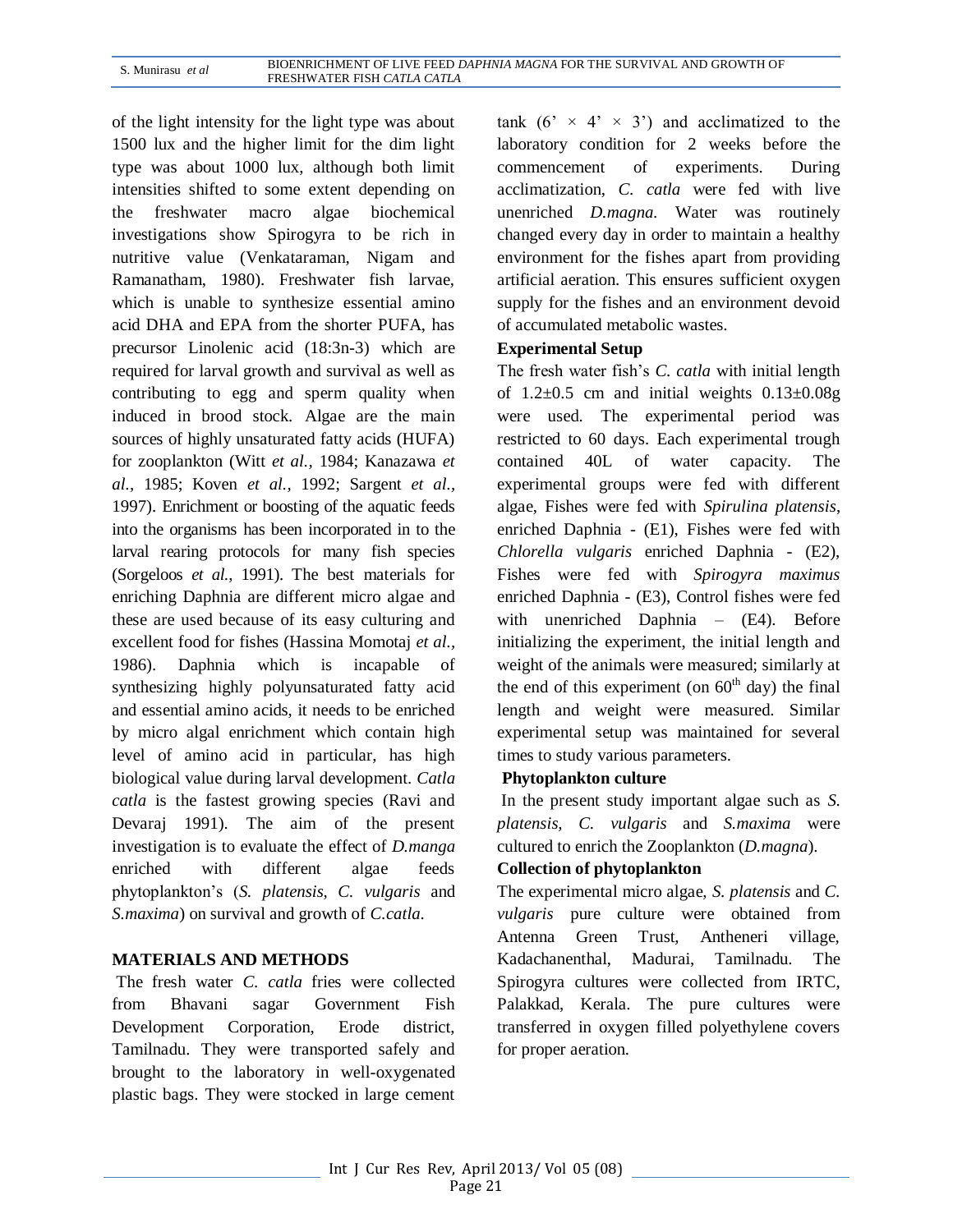#### **Culture of** *Spirulina platensis*

The pure Spirulina cultures were poured into the 24 L plastic tubs and were placed in sun light. Several physico-chemical parameters were maintained in culture medium for the proper culture of Spirulina, such as pH, temperature and dissolved solids. The parameters were checked at every two days interval. Proper aeration was provided through aerators for proper mixing of chemicals and proper growth of Spirulina.

#### **Culture of** *Chlorella vulgaris*

The fresh water green *C.vulgaris* were cultured in Aquarium tanks. The salt ingredients were dissolved in Ground water. After that, cow dung was mixed with water and filtered with the nylon cloth. The filtrate was put in the culture and mixed well during the culture period. The pH was maintained at 8 and no aeration was provided. The pure *C.vulgaris* culture were poured into the 24 L plastic tubs and placed in sun light. The culture medium was stirred twice daily for proper distribution of chemicals and good aeration such as pH, temperature, and dissolved solids. to prevent sedimentation and a homogenous exposure of algal cells to light; reduce the nutrient and temperature gradient along depth of culture.

#### **Culture of** *Spirogyra maxima*

The samples were collected just below the water surface in 500 ml plastic containers with screw caps. The Spirogyra was collected and washed thoroughly to remove the adhering dirt. pH of the medium was adjusted to 6.5. Soil-water medium with its variations was excellent for long-term preservation and normal morphology of the above culture.

#### **Calculation of Growth rate in Phytoplankton**

After the 20 days *S. platensis, C. vulgaris* and *S.maxima* can be viewed as a thin layer on the surface of the medium. At this stage the Spirulina cell count may be calculated by the following equation,

 $r = \frac{ln (Nt) - ln(No)}{t}$ 

#### Where,

 $Nt = final density of phytoplankton, No = Initial$ density of phytoplankton

 $t =$  time interval between the initial and final density estimated

In  $=$  Individual animals,  $r =$  Growth rate.

Procedures were repeated in several tubs and required quantities of phytoplankton were cultivated.

#### **Harvesting of phytoplankton**

Productivities rarely exceed 30-200 gm per day and cell densities of 2g/ L. The Spirulina and Chlorella were harvested by filtration through meshes having size about 10µm. After harvesting, the algal biomass was dehydrated by sun during. The harvested Spirulina and Chlorella powders were stored in clean, and air tight containers. During weight measurements of algae powders were calculated in gram per liter by during the biomass in an oven at  $105^{\circ}$ C for two hours. This Spirulina powder was used to enrich the Daphnia.

#### **Harvesting and drying**

The cultured Spirogyra were filtered with the help of net of mesh size 30µm and washed thoroughly with the clean water and dried in a hot oven at 60˚C. After drying Spirogyra were powdered into fine particles, properly weighed and then stored in clean containers for further use.

#### **Zooplankton culture**

The live feed of present investigation *D.magna* collected from Muthanna Lake, P.N.Pudur, Coimbatore, Tamil Nadu, and India. During collection period the dip net was swept through the surface water near the shore. Collected mixed zooplanktons were stored in a container. The sample was diluted (5 times) by adding water. Using the plankton net Daphnia were isolated from other zooplanktons. Transferred to a cement tank which was prefilled with soil (5 cm depth), poultry manure (0.4 kg/ton), lime powder (1 kg) and water of 15cm height for further culture.

The density of Daphnia were calculated as follows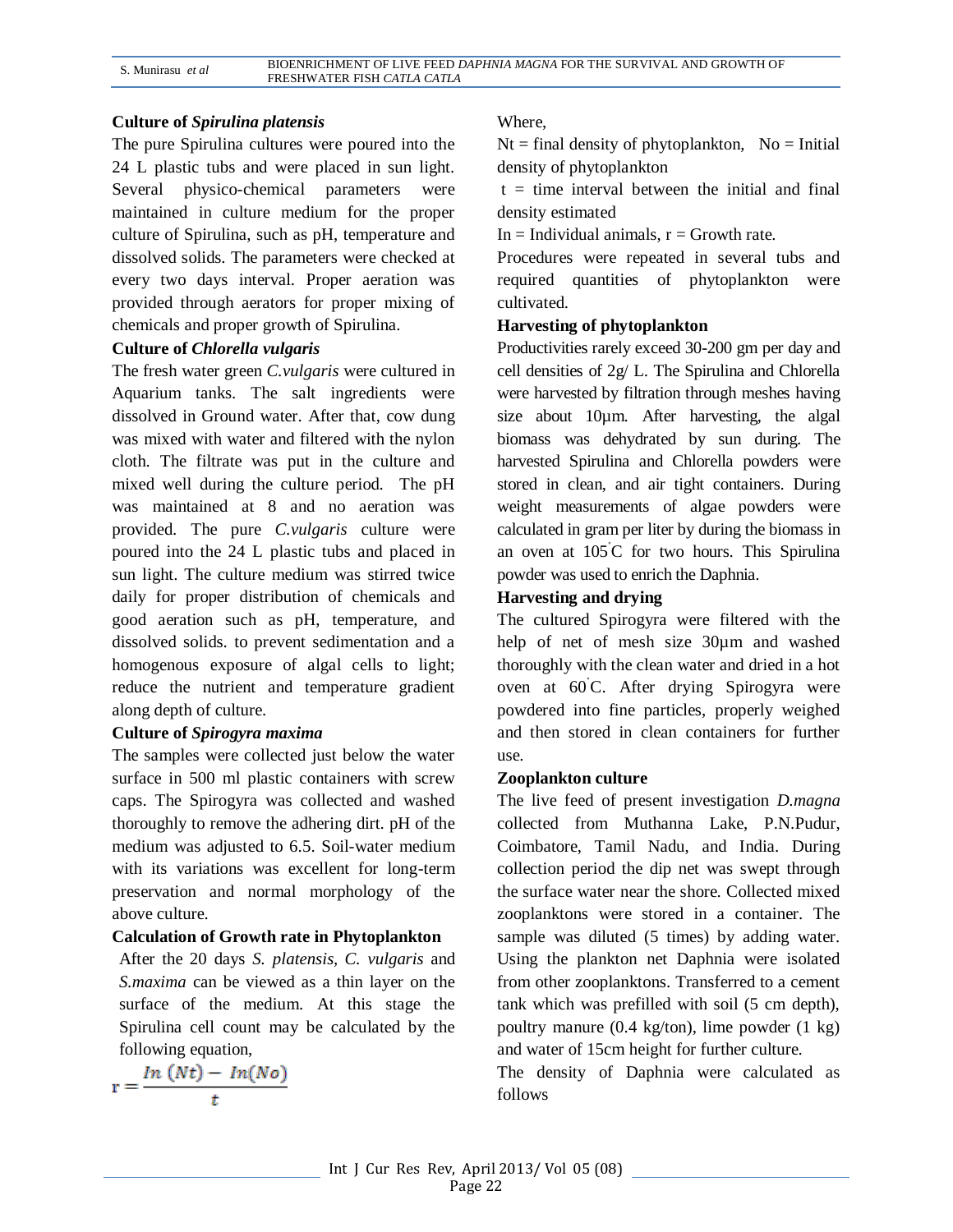$$
r = \frac{ln(Nt) - ln(No)}{t}
$$

Where

 $Nt = Final$  density of the Daphnia,  $No = Initial$ density of Daphnia.

 $t =$  time interval between the initial and final density estimation.

In =Individual animals.

## **Enrichment**

*D.magna* was enriched with *S. platensis, C. vulgaris* and *S.maxima* to feed the commercially important fish *C.catla,* cultured in laboratory. The 48 hours adult nauplii of Daphnia were fed with each type of food at same concentration 0.5 mg/ml/d. The powdered feeds are taken at 0.5 mg concentration, mixed with distilled water and stirred for 2-3 minutes vigorously. *D.magna*  (50/ml) was introduced into 500ml culture flasks containing freshwater and mild aeration was provided. After 6 hours of enrichment *D.magna*  (adult nauplii*)* were fed to experimental fishes (*C.* 

*catla*) twice a day. Daily observations were done. After 60days, the final length, weight and percentage of survival were determined.

#### **Nutritional analysis**

Protein, lipid and carbohydrates were determined by the following methods. The basic procedures followed were for protein (Lowry *et al*., 1951), lipids (Folch *et al*., 1957) and carbohydrates (Roe 1987).

## **Amino acids analysis**

Total Amino acid composition was determined using a High Performance Thin Layer Liquid Chromatography (Hess and Sherma, 2004).

## **Fatty acid analysis**

Fatty Acid Analysis was done using Gas Chromatography described by Nichols *et al..,* 1995.

# **Growth analysis**

The growth parameters were calculated by using the following formulae according to (Felix and Sudharsan 2004; Venkat *et al.* 2004).

Weight gain  $(g)$  = Final weight  $(g)$  - Initial weight  $(g)$ 

Specific growth rate (SGR) = 
$$
\frac{\text{Final weight (g)} - \text{Initial weight (g)}}{\text{Initial weight (g)}} \times 100
$$

Sturvival (
$$
\% = \frac{\text{Number of fishes survived at the end of the experiment}}{\text{Number of fishes stored at the start of the experiment}} \times 100
$$

#### **Statistical analysis**

Statistical analysis was performed using analysis of variance (One-way ANOVA) and Student's *t*test, to determine differences between experimental levels. Levels of significance are expressed as  $(P < 0.05)$ . All analyses were performed using the Statistical Analysis System (SAS computer software, North Carolina, USA) program.

# **RESULTS**

# **Physico-chemical parameters of rearing water**

Mean physico-chemical parameters like water temperature  $(C)$ , dissolved oxygen  $\left( \frac{1}{2} \right)$ pH, ammonia-nitrogen(mg1<sup>-1</sup>), residual chloride  $(mgl<sup>-1</sup>)$  and Fluoride  $(mgl<sup>-1</sup>)$ , were recorded in ranges from  $(27.03 \pm 0.45)$  to  $27.27 \pm 0.4$  °C),  $(5.4\pm0.4 \text{ to } 5.7\pm0.6 \text{ mg } 1^{-1})$ ,  $(7.9\pm0.22 \text{ to } 1)$ 8.3±0.8),  $(0.7 \pm 0.02 \text{ to } 1.0 \pm 0.6 \text{ mg } 1^{-1})$ ,  $(0.2 \pm 1.0 \pm 0.6 \text{ mg } 1^{-1})$ 0.82 to 0.8  $\pm$  2.91 mg 1<sup>-1</sup>) and (1.0  $\pm$  1.74-1.8  $\pm$ 0.72 mg1-1 ) respectively (Table **1**).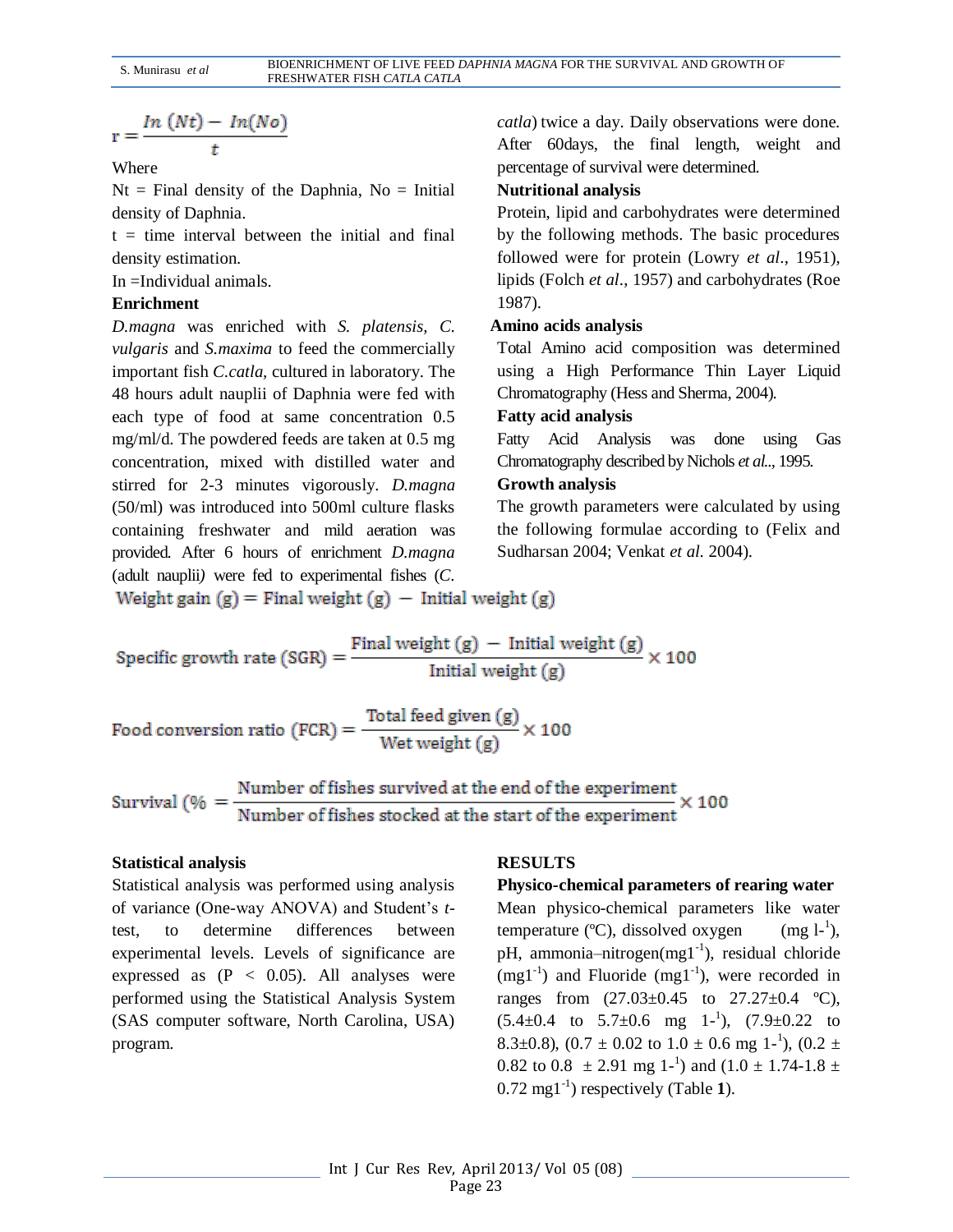## **Biochemical analysis of experimental diets and tissues**

Chemical compositions of the experimental tissues were reported in (Table 2). Variation in the values of crude protein content of feed was  $(34.46\pm0.89)$  to  $43.26\pm1.47$  %), crude lipid content (15.03±1.08 to19.27±2.18) crude carbohydrate content  $(30.3\pm0.31)$  to  $39.7\pm7.07$ ), Ash Content (15.07±1.83 to 16.83±0.62) and Moisture content (68.93±1.82 to 73.82±0.68) recorded respectively. Tissue crude lipid content was recorded within the range of (3.27–3.6%).

## **Growth parameters**

The growth parameters recorded in this experiment were presented in (Table 3).

The *S.platensis* performed the best in all the growth-related parameters. The fish fed with diet E1 (*S.platensis*) showed a high significant (P< 0.05) mean length (1.5  $\pm$ 0.18 to 4.38  $\pm$ 0.13) and mean weight  $(0. 0.210 \pm 0.01$  to  $2.73\pm 0.30)$  and increase in weight gain 273.65% over control. The highest survival rates were recorded as 99.17 % which also corresponds to the highest growth rate of fish.

**Table 1**; **Water quality of** *C.catla* **culture water after using diets prepared with different Algal Enrichment of** *D.magna* **administrated as the feed (mean ± SD)**

| <b>Algal Enrichment</b>                     | <b>Experimental 1</b> | <b>Experimental 2</b> | <b>Experimental 3</b> | Control <sub>4</sub> |
|---------------------------------------------|-----------------------|-----------------------|-----------------------|----------------------|
| T (°C) Mean SD $\pm$                        | $27.27 \pm 0.4$       | $27.07 \pm 0.06$      | $27.07 \pm 0.21$      | $27.03 \pm 0.45$     |
| DO (mg1 <sup>-1</sup> ) Mean SD $\pm$       | $5.7 \pm 0.6$         | $5.6 \pm 0.4$         | $5.5 \pm 0.5$         | $5.4 \pm 0.4$        |
| pH Mean $SD \pm$                            | $8.2 \pm 0.2$         | $8.3 \pm 0.8$         | $8.1 \pm 1.0$         | $7.9 \pm 0.22$       |
| Ammonia $(mg1^{-1})$<br>Mean $SD \pm$       | $0.7 \pm 0.02$        | $0.8 \pm 0.7$         | $0.9 \pm 0.4$         | $1.0 \pm 0.6$        |
| Residual chloride $(mg/1)$<br>Mean $SD \pm$ | $0.2 \pm 1.92$        | $0.4 \pm 1.03$        | $0.8 \pm 2.91$        | $0.2 \pm 0.82$       |
| $Fluoride(mgl^{-1})$<br>Mean $SD \pm$       | $1.0 \pm 1.74$        | $1.0 \pm 1.83$        | $1.5 \pm 2.91$        | $1.8 \pm 0.72$       |

Values containing same superscript in a row do not vary significantly (P>0.05)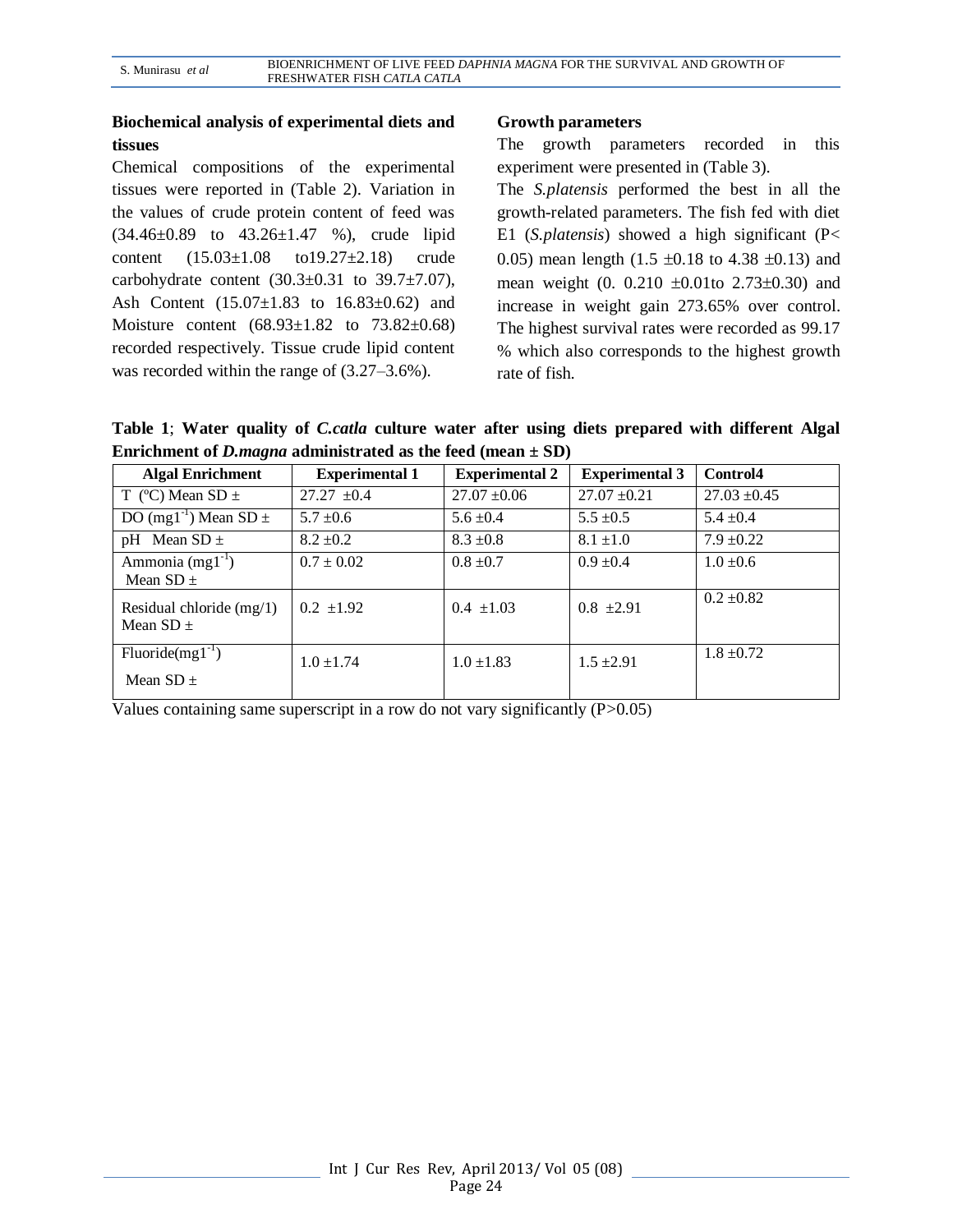| <b>Algal Enrichment</b>                    |         | <b>Experimental 1</b> | <b>Experimental 2</b> | <b>Experimental 3</b> | Control4         |
|--------------------------------------------|---------|-----------------------|-----------------------|-----------------------|------------------|
| Protein (µg/ml) Mean                       | Initial | $35.36 \pm 0.48$      | $34.46\pm0.89$        | $35.63 \pm 0.62$      | $35.27 \pm 0.14$ |
| $SD +$                                     | Final   | $43.26 \pm 1.47$      | $42.89 \pm 1.52$      | $40.26 \pm 1.08$      | $39.34 \pm 1.49$ |
| Lipid $(\mu g/ml)$ Mean<br>$SD+$           | Initial | $15.46 \pm 3.84$      | $15.60 \pm 2.52$      | $15.10 \pm 2.32$      | $15.03 \pm 1.08$ |
|                                            | Final   | $19.27 \pm 2.18$      | $19.03 \pm 2.58$      | $18.50 + 2.32$        | $17.70 \pm 2.68$ |
| Carbohydrate $(\mu g/ml)$<br>Mean $SD \pm$ | Initial | $31.80 \pm 0.41$      | $31.20 \pm 0.43$      | $30.80 + 0.43$        | $30.30 \pm 0.31$ |
|                                            | Final   | $39.70 \pm 7.07$      | $38.6 + 5.13$         | $35.0 + 6.52$         | $34.6 \pm 5.13$  |
| Ash<br>Mean $SD \pm$                       | Initial | $15.09 \pm 0.30$      | $15.23 \pm 1.73$      | $15.73 \pm 1.84$      | $15.07 \pm 1.83$ |
|                                            | Final   | $16.83 \pm 0.62$      | $16.37 \pm 1.94$      | $16.31 \pm 1.94$      | $16.54 \pm 1.04$ |
| Moisture<br>Mean $SD \pm$                  | Initial | $69.20 \pm 0.63$      | $68.93 \pm 1.82$      | $69.12 \pm 1.82$      | $68.84 \pm 1.03$ |
|                                            | Final   | $73.82 \pm 0.68$      | 71.28±1.94            | $72.09 \pm 1.38$      | $72.64 \pm 1.73$ |

| Table 2, Biochemical composition of <i>C.catla</i> fed with Different Algal Enrichment of <i>D.magna</i> . |  |  |
|------------------------------------------------------------------------------------------------------------|--|--|
|                                                                                                            |  |  |

 $(Mean \pm SD)$ 

Values are means of three replicates per treatment

Values containing same superscript in a row do not vary significantly  $(P < 0.05)$ 

| Table 3, The Growth and survival rate of <i>C.catla</i> fed with Different Algal Enrichment of <i>D.magna</i> . |  |
|-----------------------------------------------------------------------------------------------------------------|--|
| $(Mean \pm SD)$                                                                                                 |  |

| <b>Algal Enrichment</b>                |                               | <b>Experimental 1</b> | <b>Experimental 2</b> | <b>Experimental 3</b> | Control          |
|----------------------------------------|-------------------------------|-----------------------|-----------------------|-----------------------|------------------|
| Average<br>body                        | Initial mean<br>length $(cm)$ | $1.5 \pm 0.18$        | $1.5 \pm 0.18$        | $1.5 \pm 0.18$        | $1.5 \pm 0.18$   |
| length<br>(cm)                         | Final men<br>length $(cm)$    | $4.38 \pm 0.13$       | $3.98 \pm 0.15$       | $3.86 \pm 0.11$       | $3.78 \pm 0.14$  |
| Average<br>body                        | Initial mean<br>weight $(g)$  | $0.210 \pm 0.01$      | $0.210 \pm 0.01$      | $0.210 \pm 0.01$      | $0.210 \pm 0.01$ |
| weight<br>(gm)                         | Final mean<br>weight $(g)$    | $2.73 \pm 0.30$       | $2.30 \pm 0.19$       | $1.98 \pm 0.38$       | $1.95 \pm 0.73$  |
| (SGR)                                  |                               | $3.12 \pm 0.06$       | $3.1 \pm 0.08$        | $2.14 \pm 0.02$       | $2.58 \pm 0.03$  |
| <b>FCR</b>                             |                               | $3.48 \pm 0.12$       | $2.42 \pm 0.01$       | $2.10 \pm 0.06$       | $2.33 \pm 0.09$  |
| Survival rate in<br>Percentage $(\% )$ |                               | $99.17 \pm 1.8$       | $98.12 \pm 1.0$       | $95.11 \pm 2.4$       | $95.15 \pm 2.8$  |

Values are means of three replicates per treatment

Values containing same superscript in a row do not vary significantly (P< 0.05)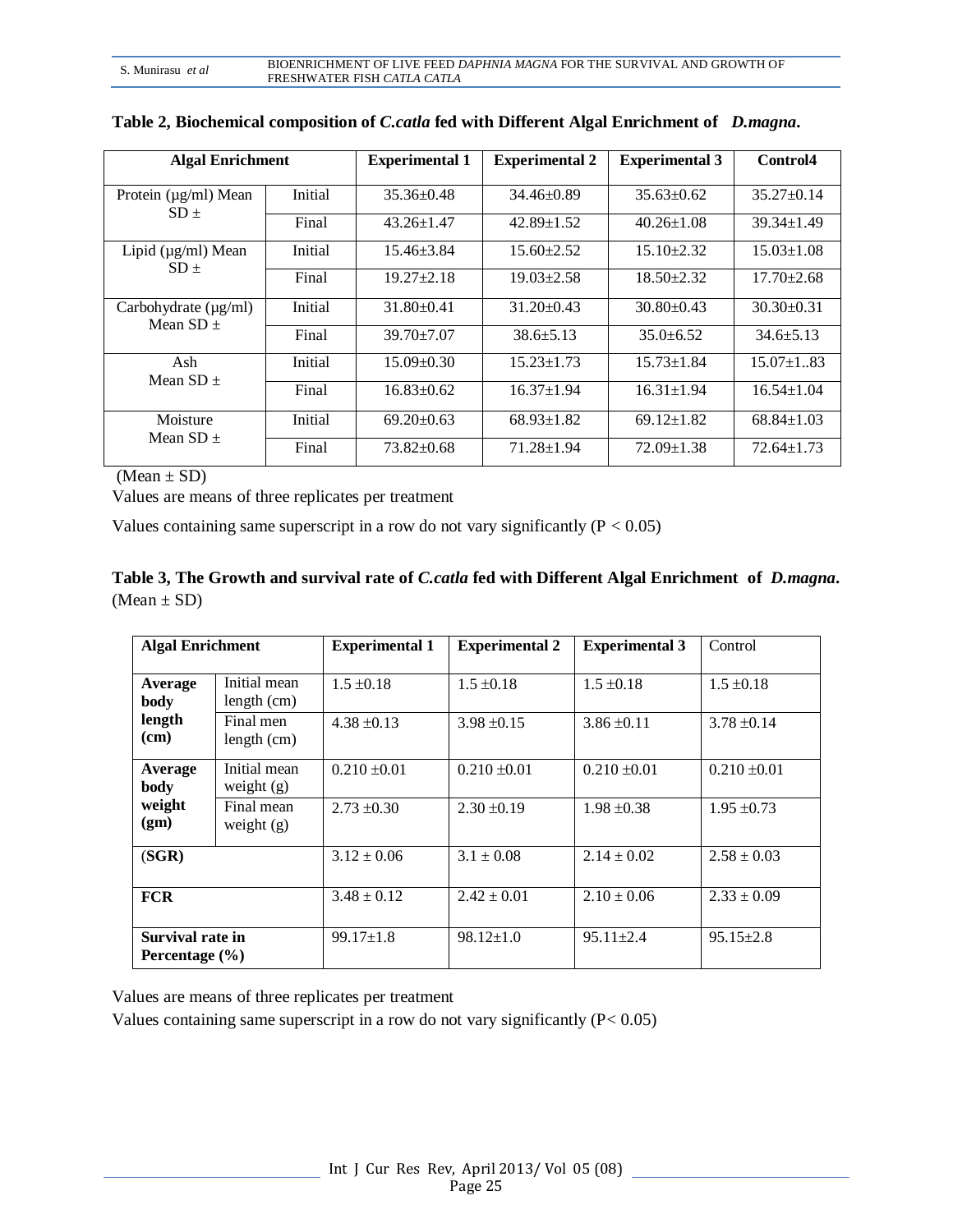| Table 4, Amino acid Profile of <i>Catla catla</i> fed with different Phytoplankton enriched <i>Daphnia</i> |  |
|------------------------------------------------------------------------------------------------------------|--|
| <i>magna</i> (Expressed in mole %)                                                                         |  |

| <b>Track</b>      | <b>Amino Acid</b> | Concentration $(\mu g/2\mu l)$ |                  |                   |                  |  |
|-------------------|-------------------|--------------------------------|------------------|-------------------|------------------|--|
|                   | assigned          | E1                             | E2               | E3                | Cont<br>E4       |  |
| 1.                | Arginin           | 2.55                           | 2.37             | 1.16              | 1.91             |  |
| $\overline{2}$ .  | Histidine         | 9.72                           | 8.67             | 5.56              | 6.41             |  |
| 3.                | Isoleucine        | 4.69                           | 3.12             | 3.14              | 3.38             |  |
| 4.                | Leucine           | 5.59                           | 4.82             | 4.64              | 3.68             |  |
| $\overline{5}$ .  | Lysine            | 4.56                           | 5.86             | 2.5               | 3.9              |  |
| 6.                | Tryptophan        | 1.89                           | $\overline{3.6}$ | 1.23              | $\overline{3.2}$ |  |
| 7.                | Threonine         | 3.79                           | 2.48             | 1.78              | 2.97             |  |
| 8.                | Valine            | 1.00                           | $\overline{3.4}$ | 2.9               | $\overline{3.6}$ |  |
| 9.                | Cysteine          | 1.83                           | 3.09             | 2.3               | 2.5              |  |
| 10.               | Methionine        | 2.20                           | 1.08             | $\overline{2.8}$  | 2.62             |  |
| 11.               | Tyrosine          | 2.3                            | 1.3              | 2.97              | 2.53             |  |
| $\overline{12}$ . | Phenylalanin      | 4.01                           | 3.4              | 3.76              | 2.96             |  |
| 13.               | Glutamic acid     | 14.20                          | 12.8             | 13.98             | 10.61            |  |
| 14.               | Glycine           | 2.00                           | 1.09             | 1.09              | 1.07             |  |
| 15.               | Alanin            | 2.53                           | 3.06             | 4.9               | 3.84             |  |
| 16.               | Proline           | 3.30                           | 2.23             | $\overline{1.08}$ | 1.98             |  |
| 17.               | Serine            | 4.03                           | 1.98             | 3.01              | 3,84             |  |
|                   | <b>Total</b>      | 70.19 %                        | 64.35%           | 58.8%             | 57.6%            |  |

#### **Amino acid analysis using HPTLC**

The Protein and amino acid estimation of the different algae enriched *D.magna* fed fishes was carried out by using HPTLC*.*17 amino acids were found to be present in the fresh fed with a total of 12.57mg/g tissue (Table 4). The concentration of amino acids in the fishes fed with *S.platensis* enriched *D.magna* were of Arginin 2.55, Histidine 9.72, Isoleucine 4.69, Leucine 5.59, Lysine 4.56, Tryptophan 1.89, Threonine ,3.79, Valine 1.00, Cysteine 1.83, Methionine 2.20, Tyrosine 2.3, Phenylalanin 4.01, Glutamic acid 14.20, Glycine 2.00, Alanin 2.53, Proline 3.30 and Serine 4.03 and total amino acids were 70.19 % respectively.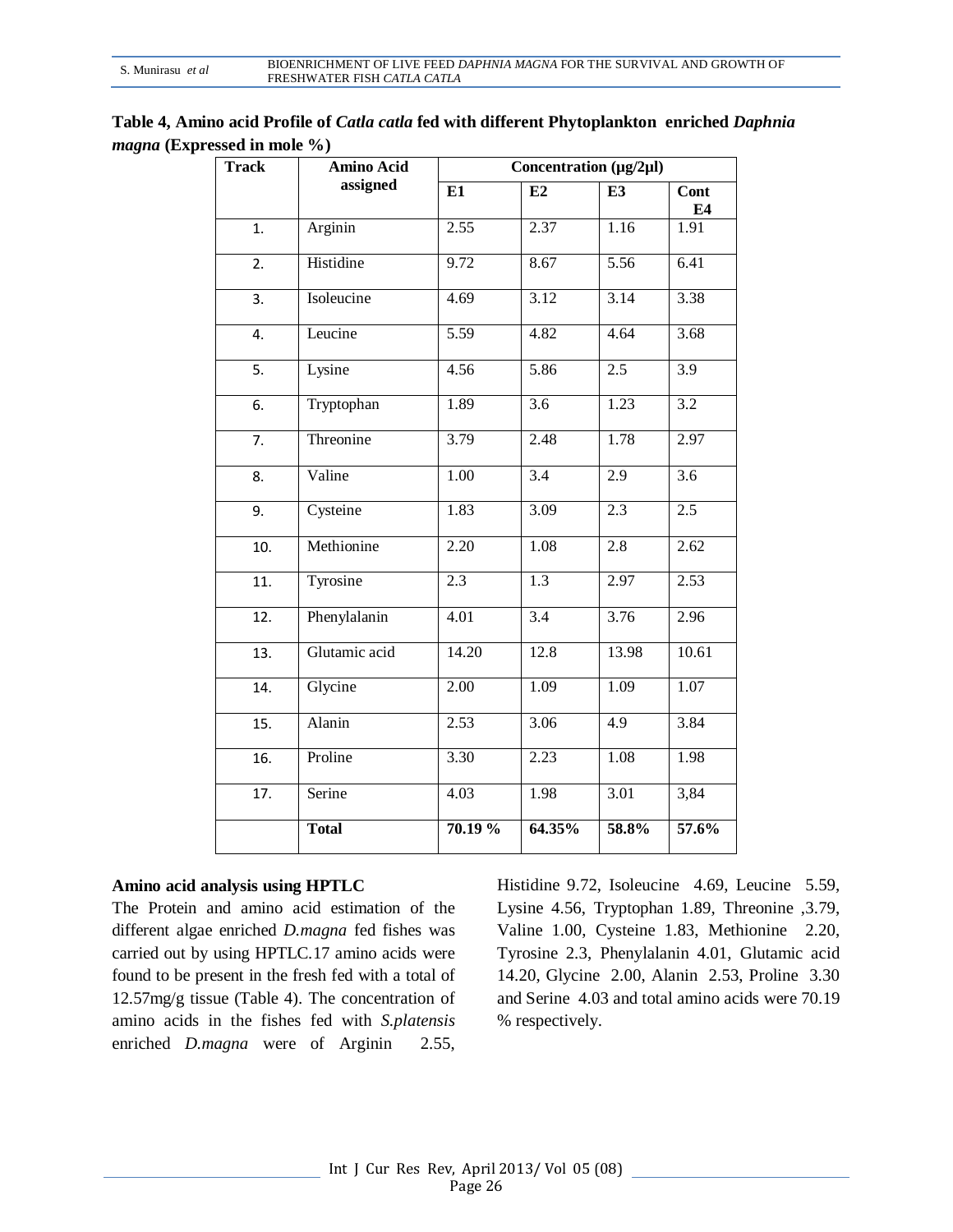|                | <b>Fatty acid</b> | Exper 1          | Exper 2 | Exper 3          | <b>Control</b> |
|----------------|-------------------|------------------|---------|------------------|----------------|
| $\mathbf{1}$   | 14:0              | 11.7             | 10.92   | 5.93             | 11.4           |
| $\overline{2}$ | 15:0              | 3.09             | 2.02    | 1.35             | 2.04           |
| 3              | 16:0              | 29.33            | 32.03   | 29.7             | 30.3           |
| $\overline{4}$ | 17:0              | 1.0              | 0.9     | 1.04             | 0.7            |
| $\overline{5}$ | 18:0              | 1.83             | 1.02    | $\overline{5.8}$ | 1.43           |
| 6              | <b>SFA</b>        | 46.95            | 46.84   | 43.82            | 45.87          |
| $\tau$         | 16:1              | 3.37             | 0.89    | 0.63             | 0.93           |
| 8              | 17:1              | 0.72             | 0.66    | 0.45             | 0.82           |
| 9              | 18:1 n7           | $\overline{3.4}$ | 4.18    | 7.20             | 5.20           |
| 10             | 18:1 n9           | 16.0             | 8.87    | 9.28             | 9.20           |
| 11             | <b>MUFA</b>       | 23.49            | 14.6    | 17.56            | 16.15          |
| 12             | 18:2 n6           | 17.39            | 13.97   | 18.22            | 13.52          |
| 13             | 20:2n6            | 4.24             | 3.04    | 4.28             | 3.34           |
| 14             | 20:3 n3           | 1.71             | 0.71    | 0.72             | 0.59           |
| 15             | 20:4n6            | $\overline{9.3}$ | 8.14    | 6.29             | 6.63           |
| 16             | 20:5 n3           | 3.92             | 8.83    | 5.72             | 7.5            |
| 17             | 22:5              | 2.48             | 3.9     | 2.2              | 2.63           |
| 18             | 22:6 n3           | 3.00             | 2.91    | 1.92             | 2.53           |
| 19             | <b>PUFA</b>       | 42.04            | 41.5    | 39.35            | 36.74          |

**Table 5, Fatty acids Profile of** *C.catla* **fed with different phytoplankton enriched** *D.magna*  **(Expressed in mole (%)**

# **Fatty Acid Profile:**

Fatty acids Profile of *C.catla* fed with different phytoplankton enriched *D.magna* (Expressed in mole %) were tabulated in Table.5. In the *S.platensis* enriched *D.magna* the total saturated fatty acid content was (SFA) 46.95%, total MUFA was 23.49%, and total PUFA and HUFA was 42.04 %. The *C.vulgaris* enriched *D.magna* had total SFA 46.84%, total MUFA as 14.6%, total PUFA and HUFA as 41.5%. In the *S.maxima*  enriched *D.magna*, the total SFA content was 43.82 %, total MUFA was 17.56%, total PUFA and HUFA was 39.35% and unenriched Daphnia had the total SFA as 45.87 %, total MUFA as 16.15%, total PUFA and HUFA as 36.74% respectively.

# **DISCUSSION**

In the present study, variations in nutritional composition among planktons were observed. The studies indicated that the sufficient densities of *S.platensis* are important for the normal growth and development of larval *C.catla* during the early development (Lu, J. and Takeuchi, T. 2004). The *S.platensis* contains high protein compared to *C.vulgaris* and *S.maxima* (Table 3). The biochemical composition of *S.platensis* revealed that they have high amount of protein between 55- 70% depending on the source (Phang *et al,* 2000). *S.platensis* is rich in high quality protein, vitamins, minerals and many biologically active substances (Becker, 1994). *S.platensis* can be used in the diets of domestic animals (Vekataraman 1972). Despite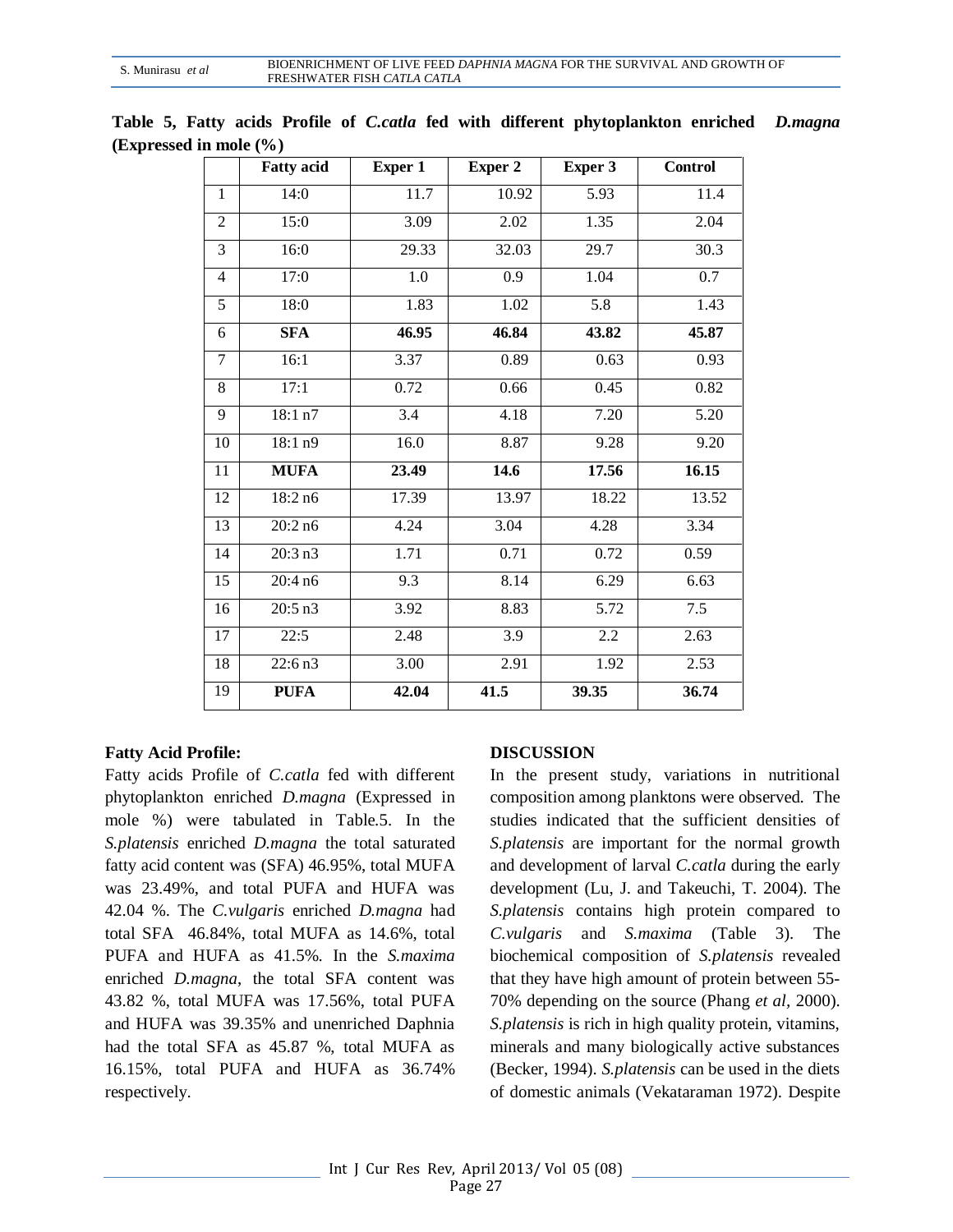on the high nutritive value of algae, little information has been published on their use as a protein source for fishes (Appler, 1985; Nakagawa *et al*., 1987; Cho and Kaushik, 1990). The present study recommends that algae enriched *D.magna*  and copepod (*M.aspericornis*) can be exclusively used as an important alternate or supplementary feed for commercial seed production of *C.catla*. Larvae of nearly all marine and of many freshwater fish species require live feed organisms as first food for many fish species live food still gives better results in terms of growth and survival than artificial diets (Dabrowski, 1984). After 60days of experiment the biochemical composition of fish enriched with *S. platensis* enriched Daphnia was found to contain maximum level of protein. These results indicated that *S. platensis* is best food for enrichment of *D.magna* suitable for the growth and survival of commercial fish *C.catla* (Nandeesh *et al.,* 1993). There is great difference found between the feeds enriched fed fish and control. Protein is the most important and expensive component of the aquaculture diets. Protein is required in the diet to provide indispensable amino acids and nitrogen for synthesis of dispensable amino acids (Balazs and Ross., 1976; Colvin and Brand, 1977). They supply the major portion of energy required by living cells. If a large percentage of the metabolic energy requirements of the animal can be met from the carbohydrate, it have the potential for delivering a low cost source of energy that could spare protein for growth (Cedric Simon, 2009). Lipids are substances found in both plants and animals (Harrison, 1990). Lipids fall into two basic categories (glycerol-based and nonglycerol-based). The lipids are important sources of metabolic energy adenosine triphosphate (ATP) and are the most energy-rich of all classes of nutrients. (Teshima 1972; Pillay and Nair, 1973; Galois, 1984). Among the 17 Protein in body tissues, 10 amino acids are essential and must be supplied through the diet since animals including fish cannot synthesis them (Watanabe, 1993; Coloso and Cruz, 1980; Kanazawa and Tsshima, 1981). A large proportion of the amino acid consumed by animals is catabolized for energy. Amino acids play important and versatile roles in fish nutrition and metabolism. (Peng Li *et al.,* 2008). Since high protein diets are needed for good growth of most aquatic animals (NRC, 1993), estimation of minimum requirements of essential amino acids (EAA) is indispensable to formulate cost effective diets. The quantitative EAA requirements of fish and crustaceans are often determined by feeding experiments with diets containing graded levels of the particular amino acid to be examined (Wilson, and Halver, 1986; Tang and Hwang, 1966 and Cobb *et al.,* 1975). Both the absolute amounts of individual fatty acids and their relative proportion are important in the nutrition of fish larvae (Sargent *et al.,* 1997). In particular, the DHA/EPA ratio may affect larval growth and survival, possibly because high amounts of EPA in relation to DHA may create an imbalance in the structural composition of the phospholipids that are essential components of biological membranes (Rainuzzo *et al.,* 1994). In the present study, DHA/EPA ratios ranged from 4.7:1 for A. sinjiensis to 2.2:1 for P. crassirostris. All three species therefore met or exceeded the recommended DHA/EPA ratio of about 2:1 formarine finfish larval feeds (Sargent *et al*., 1997). The improvements in larval growth, survival and rates of normal are generally attributed to levels of DHA, EPA and or arachidonic acid (ARA) in the diet (Castell *et al.,* 1994; Reitan *et al.,* 1994).

#### **CONCLUSION**

The present investigation on nutritional evaluation of different algal diets for the survival and growth of *C.catla* showed best results especially with reference to biochemical compositions. We have used 3 important algae for the enrichment of live feed, *D.magna* and obtained detailed results. The biochemical compositions of different algae *S. platensis, C. vulgaris* and *S.maxima,* the fatty acids of algae enriched *D.magna* , Amino acid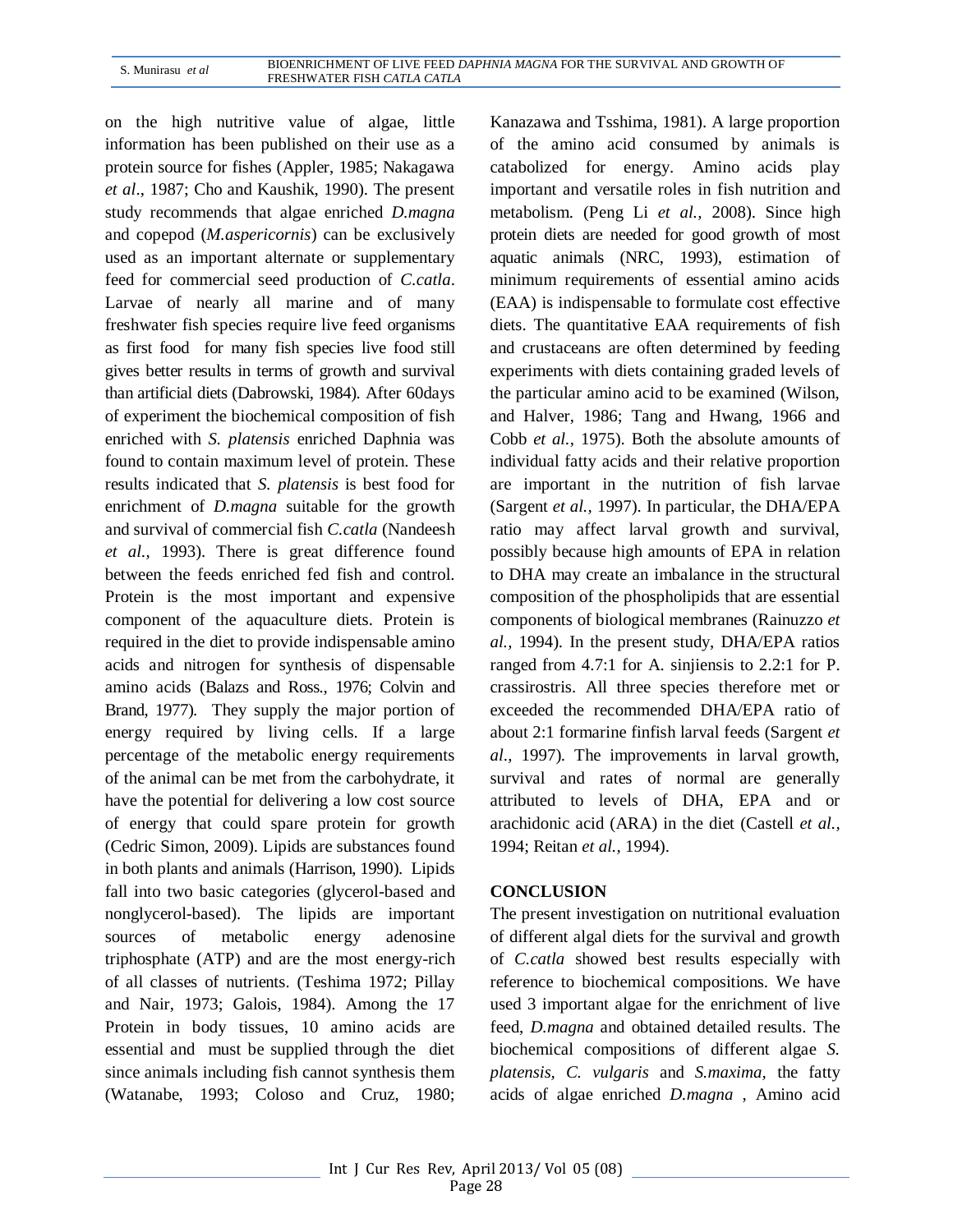analyses of algae enriched live feeds *D.magna* were done for feeding the live feeds enriched with these algae to commercial fish *C.catla,* for ensuring the *S. platensis* as a better protein supplement for fish larvae. The results clearly indicates that the green algae enriched *D.magna*  are the best candidate species for practical aquaculture.

# **REREFRENCES**

- 1. Appler, N. H., 1985. Evaluation of *Hydrodictyun reticulaturn as* a protein source for *Oreochromis (Tiiapia) nilotica*  and *Tilapia zillii. Journal of fish biology*. 27: 327-333.
- 2. Arthur, D.K. 1976. Food and feeding of larvae of three fishes occurring in the California Current, *Surdinops sugux, Engruulis mordux* and *Truchurus symmetricus.* Fish. Bull., U.S. 74517-530.
- 3. Balazs, Ross E, and Brooks C.C 1973. Preliminary studies on the preparation and feeding of crustaceans diets. *Aquaculture, 2,*369-376*.*
- 4. Becker, E.W. 1994. Microalgae. In Nutrition., Cambridge, Cambridge University Press. pp. 196–249
- 5. Bogdan.K.G. and Gilbert, J.J. 1987. Quantitative composition of food niches in some freshwater zooplankton. A multitracer-cell approach. Oecologia (Berlin), 72, 331-340.
- 6. Castell, J.D., Bell, J.G., Tocher, D.R., Sargent, J.R., 1994. Effects of purified diets containing different combinations of arachidonic and docosahexaenoic acid on survival growth and fatty acid composition of juvenile turbot (*Scophthalmus maximus*). Aquaculture 128: 315– 333
- 7. Cedric J. Simon, 2009. Identification of digestible carbohydrate sources for inclusion in formulated diets for juvenile spiny lobsters, *Jasus edwardsii. Aquaculture 290 275–282.*
- 8. Cho, C.Y. and Kaushik, S.J. 1990. Nutrition energetics in fish: energy and protein utilisation in rainbow trout *Salmo gairdneri).*  World Rev. Nutr. Diet., 61: 132-172
- 9. Cobb, B.F., Conte, F.S., Edwards, M.A., 1975. Free amino acids and osmoregulation in *penaeid* shrimp.*J. Agric. Food Chem. 23 6, 11721174.*
- 10. Coloso, R. M. and Cruz, L. J 1980. Preliminary studies in some aspects of amino acid biosynthesis in juveniles of *Penaeus monodon* Fabricus I- Incorporation of 14C from (U-14C) acetate in amino acids of perceptible proteins. *Bull. Phil. Biochem. Soc.,* 3: 12–22.
- 11. Colvin L.B. and Brand C.W. 1997. The protein requirement of *penaid s*hrimp at various life cycle stages in controlled environment systems. *Proc. World Maricul.Soc,. 8. 821-840*.
- 12. Dabrowski, K., 1984. Influence of initial weight during the change from live to compound feed on the survival and growth of four cyprinids. *Aquaculture* 40: 27–40.
- 13. Dey and Chandra, R .K Dey and S .Chandra 1995. Preliminary studies to raise diseases resistant seed (fry) of Indian major carp *Catla catla* (ham.) through herbal treatment of spwan, fish .chimes ,pp23-25.
- 14. Felix N, Sudharsan M 2004. Effect of glycine betaine, a feed attractant affecting growth and feed conversion of juvenile freshwater prawn Macrobrachium rosenbergii. Aquac Nutr 10:193–197
- 15. Folch, J., Less, M., Bloane stanly, G. H. 1957. A simple method for the isolation and purification of total lipids from animal tissues.*J.Biol.Chem*.PP.266, 467-509.
- 16. Galois, R., 1984. Variations de la composition lipidique tissulaire au cours de la vitellogenese chezla crevette *Penaeus indicus* Milne Edwards. *J. Exp. Mar. Biol. Ecol. 84, 155–166.*
- 17. Harrison, K.E., 1990. The role of nutrition in maturation, reproduction and embryonic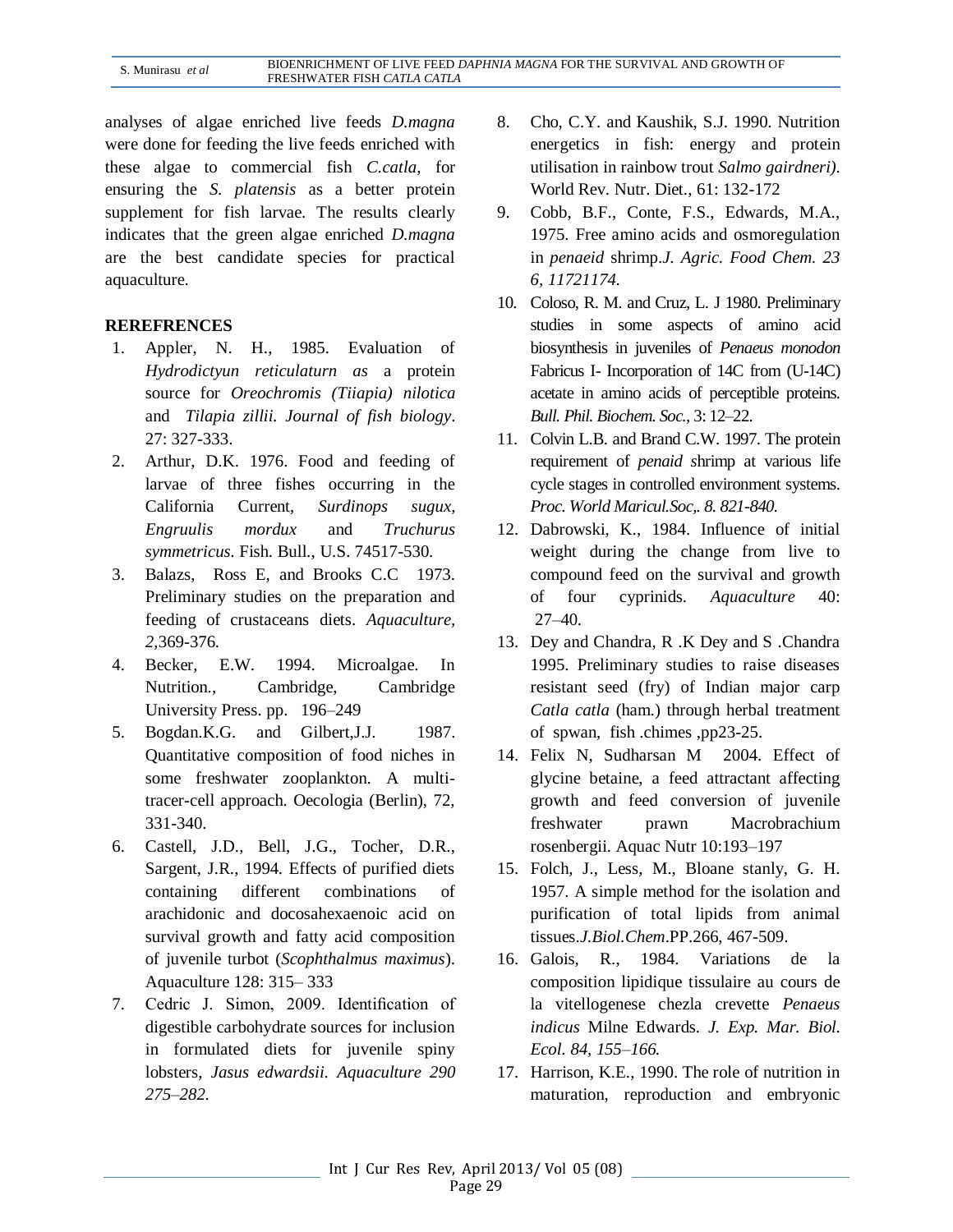development of decapods crustaceans: a review*. J. Shellfish Res.* 9, 1–28

- 18. Hassina Momotaj and Dr A Z M Iftikhar Hussain, 1986. Effect of Spirulina on Arsenicosis Patients in Bangladesh ,*Aquaculture, 53:* 95-99
- 19. Hess, B., &Sherma, J., (2004). Quantification of arginine in dietary supplement tablets and capsules by silica gel high-performance thin-layer chromatography with visible mode densitometry. *ActaChromatographica.,* 14: 60-69.
- 20. Kanasawa, A., 1985. Essential fatty acid and lipid requirement of fish. In C.B. Cowey, A.M. Mackie & J.G. Bell (eds), Nutrition and Feeding in Fish, Academic Press, London: …281–298.
- 21. Kanazawa, A., Teshima, S., 1981. Essential amino acids of the prawn. Bull. Jpn. Soc. Sci. Fish. 17, 1375– 1379.
- 22. Kanazawa, A., Teshima, S., Sakamoto, M. 1985. Effects of dietary lipid, fatty acids and phospholipids on growth and survival of prawn *(Penaeus japonicus*) larvae. Aquaculture 50, 39– 49
- 23. Koven,W.M., A. Tandler, G.W. Kissil & D. Sklan, 1992. The importance of n3 highly unsaturated fatty acids for growth in larval *Sparus aurata* and their effect on survival, lipid composition and size distribution. Aquaculture 104: 91–104.
- 24. Léger, P.H., D.A. Bengtson, K.L. Simpson & P. Sorgeloos. 1986. The use and nutritional value of Artemia as a food source. Oceanogr. Mar. Biol. Ann. Rev. 24: 521-623.
- 25. Lowery. O.H., Rosebrough. N.J., Farr. A. L, and Randall. R.J. 1951. Protein measurement with Foliphenol Reagent. J. Biol . Chem . pp. 193, 263-275.
- 26. Lu, J. & Takeuchi, T. 2004. Spawning and egg quality of the tilapia, Oreochromis niloticus fed solely on raw Spirulina

platensis throughout three generations. Aquaculture, 234: 625–640.

- 27. Mason, J.C. 1974. Behavioral ecology of chum salmon fry in a small estuary. J. Fish. Res. Bd. Can. 31233-92.
- 28. Mustafa, M.G., Nakagawa, Y.H., (1995). A review: dietary benefits of algae as an additive in fish feed. Isr. J. Aquac. 47, 155– 162.
- 29. Nakagawa, H., Kashahara, S. and Ugiyama, T. 1987. Effect of ulva meal supplementation on lipid metabolism of black seabream *(Acanfhopagrus schlegek*  Bleeker). Aquaculture, 62: 109-121.
- 30. Nandesha M.C., De Silva S.S. and D.Krishnamurthy, 1993. Evaluation of mixed feeding schedules in two Indian major carps, catla (*Catla catla*) and rohu (*Labeo rohita*). Aquaculture. pp. 753-765.
- 31. Olsen, Y., Reitan, K.I. and Vadstein, O. 1993. Dependence of temperature on loss rates of
- 32. Peng Li . Kangsen Mai . Jesse Trushenski . Guoyao Wu. 2008. New developments in fish amino acid nutrition jurnal of *review article* Aquaculture 309-46
- 33. Phang, S.M., Miah, M.S., Chu, W.L. & Hashim, M. 2000. Spirulina culture in digested sago starch factory waste water. J. Appl. Phycol., 12: 395–400.
- 34. Pillay, K.K., Nair, N.B., 1973. Observations on the biochemical changes in the gonads and other organs of *Uca annulipes, Portunus pelagicus*, and *Metapenaeus affinis* Decapoda: Crustacea during the reproductive cycle. Mar. Biol. 18, 167–198.
- 35. Rainuzzo, J. R., Reita, K. I., Olsen, Y., 1994. Lipid Composition in turbot larvae fed live feed cultured by emulsions of different lipid classes. Comp. Biochem. Physiol. 107A, 699-710.
- 36. Ravi J. & Devaraj K.V. 1991. Quantitative essential amino acid requirements for growth